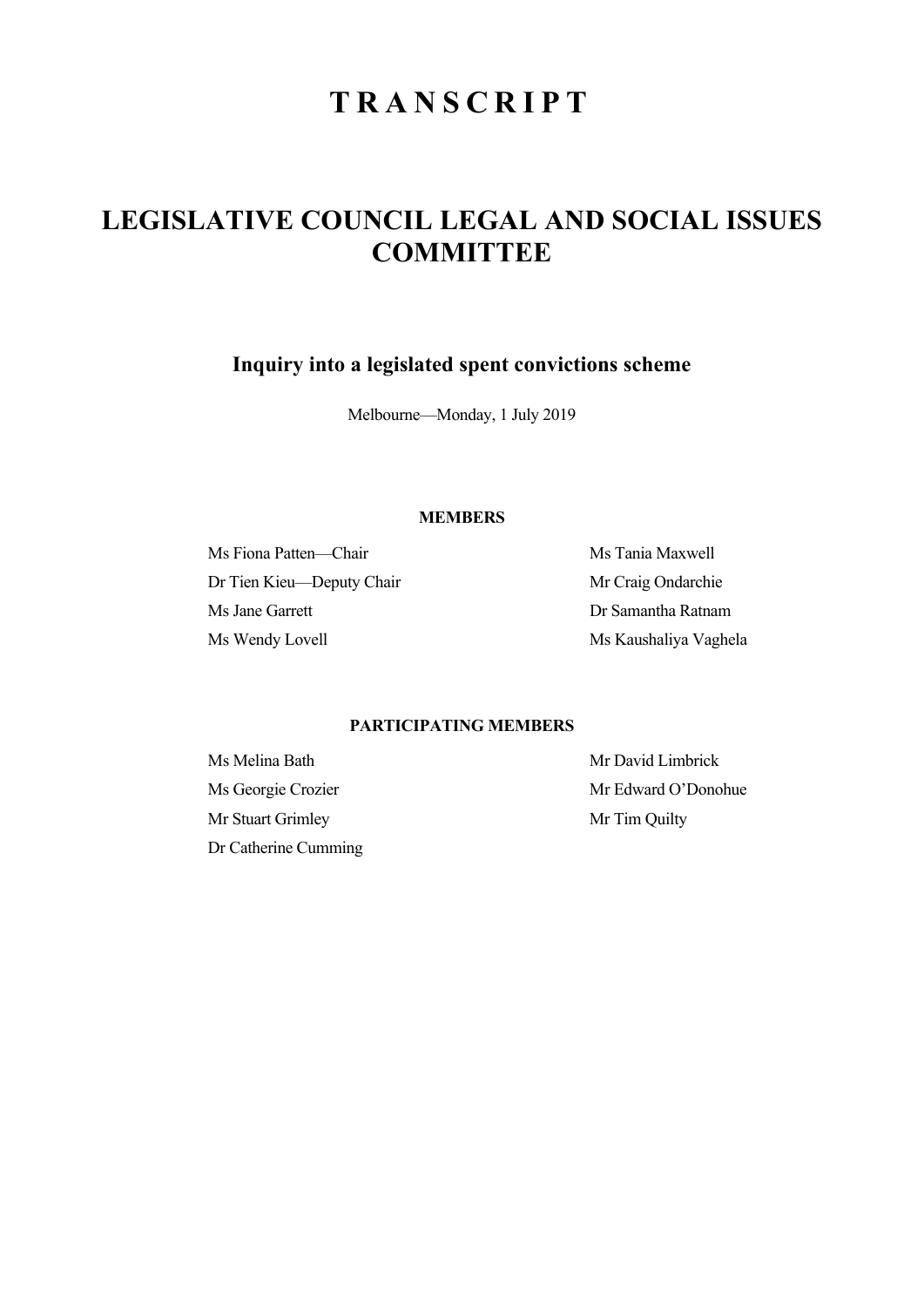#### **WITNESSES**

Ms Julia Kretzenbacher, Vice-President, and

Mr Martin Radzaj, Chair, Criminal Policy Committee, Liberty Victoria.

**The CHAIR**: Thank you so much for coming in, and we have really appreciated the information and the work that Liberty Victoria has done on this subject. As you know, we are collecting evidence in relation to the inquiry into spent convictions. You understand that this is being recorded and that this is protected by parliamentary privilege, but of course if you go outside and say the same things, those comments will not be protected by privilege. If you would like to speak to us for 5 to 10 minutes, then allow some time for questions, that would be great.

**Mr RADZAJ**: Can I first acknowledge that we meet on the traditional lands of the Wurundjeri people of the Kulin nation. I pay my respects to their elders, past, present and emerging, including any that will be present here today. Let us show them our respect by treading lightly and making the most of this meeting. My name is Martin Radzaj. Julia Kretzenbacher and I are here representing Liberty Victoria, which is one of Australia's leading civil liberties organisations. We rely on volunteers to undertake our work. We also mentor students and young professionals as part of our Rights Advocacy Project. Each year we recruit volunteers and provide them with training and supervision while they undertake a project. In 2017 the Rights Advocacy Project compiled a report titled *A Legislated Spent Convictions Scheme for Victoria*: *Recommendations for Reform*. We are pleased to present this report to the committee.

By way of introduction, Julia Kretzenbacher is vice-president of Liberty Victoria. She is a barrister at the Victorian Bar and has previously worked as a lawyer in private practice, as a Court of Appeal associate and at the North Australian Aboriginal Justice Agency. She has also taught at Monash and Deakin universities and is a co-author of the report. I chair the criminal law policy group at Liberty Victoria. I am a lawyer at Victoria Legal Aid and have previously worked in private practice and in the community legal sector.

The issue of spent convictions is an important one for the people that Julia and I work with and for the Victorian community. Recording a conviction is a major act of legal and social condemnation. It is by itself treated as a criminal sentence. Our justice system recognises that the nature of a conviction may stand in the way of a person's rehabilitation. Because of this, magistrates and judges have the option when sentencing not to impose a conviction. They hear the details of a case, they hear about the people involved and then they decide whether in the circumstances a person should or should not be marked by conviction. The current system leaves the disclosures of convictions and non-convictions up to an administrative discretionary policy internal to Victoria Police. In 1992 they did 3500 criminal record checks. Last year they performed 716 000 checks. The people affected face ongoing discrimination. Their ability to access employment, insurance, housing, even volunteer opportunities are all impacted. Though there are limited anti-discrimination protections, the reality is that those affected have the fewest resources emotionally, physically and financially with which to respond.

What we bring you today are options—options that have been investigated, pursued and implemented in every other Australian jurisdiction, some are far back as 30 years ago. We make eight recommendations, which address the matters this committee is tasked with considering. We say that the introduction of a legislative scheme is the mark of a compassionate, just and equal society.

**Ms KRETZENBACHER**: For Liberty Victoria there are wideranging benefits that this scheme would present. Firstly, in our view there are economic benefits. There is an increased certainty for people thinking about pleading guilty, which would mean faster resolution for their court matters. Contested hearings will not necessarily have to run. Police prosecutors can focus on other matters. Police informants will not have to attend court and can focus on policing, and witnesses and victims are prevented from giving evidence and reliving their experience.

It would also decrease the administrative burden on Victoria Police. As Martin has just said, last year there were 700, 000 Victorian police checks, and each of those checks requires that discretionary judgement of someone in the office. It takes many layers of internal discussion as well, because there will be differing views about whether something is or is not relevant and should be disclosed. So that also goes to senior management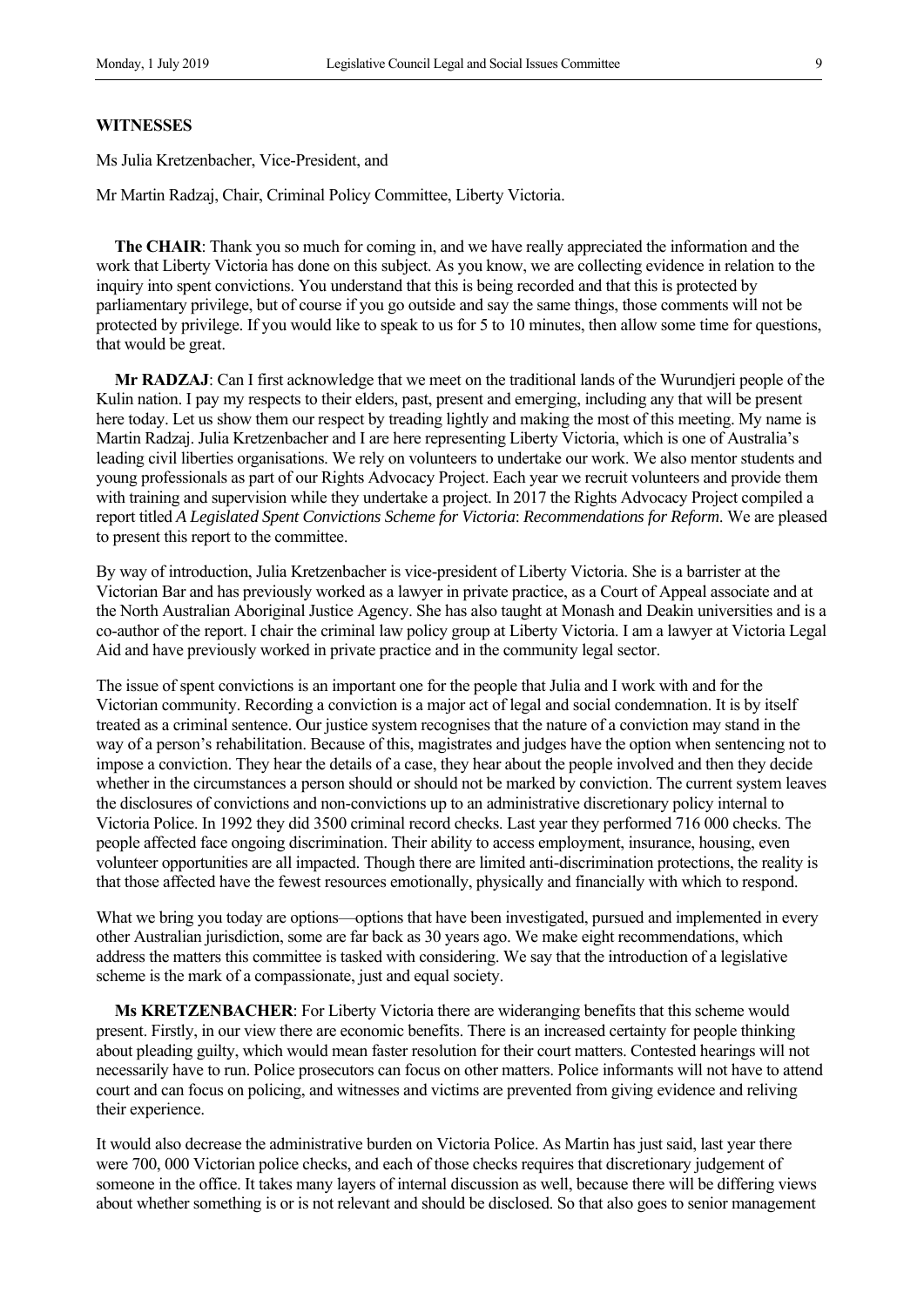of Victoria Police, and the legislation will clarify that process, make it clearer, and also because it is automatic would take that administrative burden off Victoria Police and offer more transparency.

Secondly, we think that there are benefits for the broader community, which comes from promoting rehabilitation for those who have offended. By increasing the protections against unfair discrimination and by giving people the chance to earn a clean slate, Parliament would be giving a great incentive to those who have offended and who want to reform. It gives them an incentive to reform. A legislated scheme would give people the tools they need to thrive and to reach their full potential in the community and also afford them some certainty as to their future prospects.

Thirdly, we are of the view that there are moral reasons for why it is important. There is a stigma associated with a conviction, and that can stay with someone indefinitely. It disproportionately affects certain members of our community, like young people and Indigenous people, and we say that the introduction of a spent convictions scheme in Victoria, one that has been carefully drafted with appropriate protective measures to reach a balance between rehabilitation and protection of the community, would help prevent unfair discrimination for many Victorians who are vulnerable.

We have been approached by someone who has been affected by the lack of a spent convictions scheme in Victoria, and I have got a bit of a story to read out from him. The name in the story is 'Pete', but that is an anonymised name. He has asked to stay anonymous. When Pete was in his teens he started to associate with people who were a bad influence. He left school halfway through year 10 and drifted around for several years. In this time as an adult he was then charged with drink-driving and trafficking cannabis. For the drink-driving offence he received a conviction and a fine and licence cancellation, and for the trafficking he received a without-conviction fine. This incident was a wake-up call for him. He realised he needed to turn his life around drastically. He started working as a labourer, which is something he was not really enjoying, but kept at it. He then went back and completed his VCE. Once he finished his VCE he went and did a diploma, and his results were so good in his diploma that he was able to earn a one-for-one credit for a bachelor. He really enjoyed studying and decided to stay on that path. Because of his great results in his diploma and the credit that he received, within two years he had completed a bachelor, received really high marks and was able to apply for work.

This is when things for him started to crumble. He was still within the 10-year period where his offences, even the without-conviction offence, were going to show up on a police record check, and many of the jobs that he was applying for, which were graduate positions, required a police record check. He had not reoffended or gotten into any more trouble with police, but he knew that his charge would probably show up, so there were a number of jobs he just did not apply for. He got lucky and found one graduate job that did not require a police check. He applied for that job, got the job and excelled at it. He finished the graduate program.

After several years working for the same company he was asked to join the finance team. This was a huge opportunity for him. He was really excited about it. He agreed and really looked forward to the new challenge. Then he received an email from HR that said that because he would be applying for an Australian financial services licence it required a Victoria Police check. He was two months away from the 10-year period. There was a lot of stress and anxiety for him about what would happen if he applied for a police check. It was a huge opportunity for him, so he decided he would agree to take the position—he was going to roll the dice and see how he went. As I have said, he had not gotten into any trouble since those charges. He had worked, studied, built himself up, paid taxes and fully contributed to the community, and in a sense he got lucky because HR was a bit slow in processing his form, so it was not sent off until two weeks after the 10-year period and the police check did come back not disclosing the convictions that he had.

He was still worried, because he had looked up the policy and he just did not know what would happen because it is completely discretionary. There is no way of even applying for one personally and seeing what it shows up before you submit it to your workplace. But when it was returned it did not disclose his charges. Several months later he was approached for another promotion, and the stress and anxiety happened again because that other promotion also required a new police check. Again he was lucky and he had not reoffended at all within the 10-year period—he said he has not had so much as a parking fine in that time—and his priors did not show up on the police check. Pete feels that after years of turning his life around, working hard and being a valued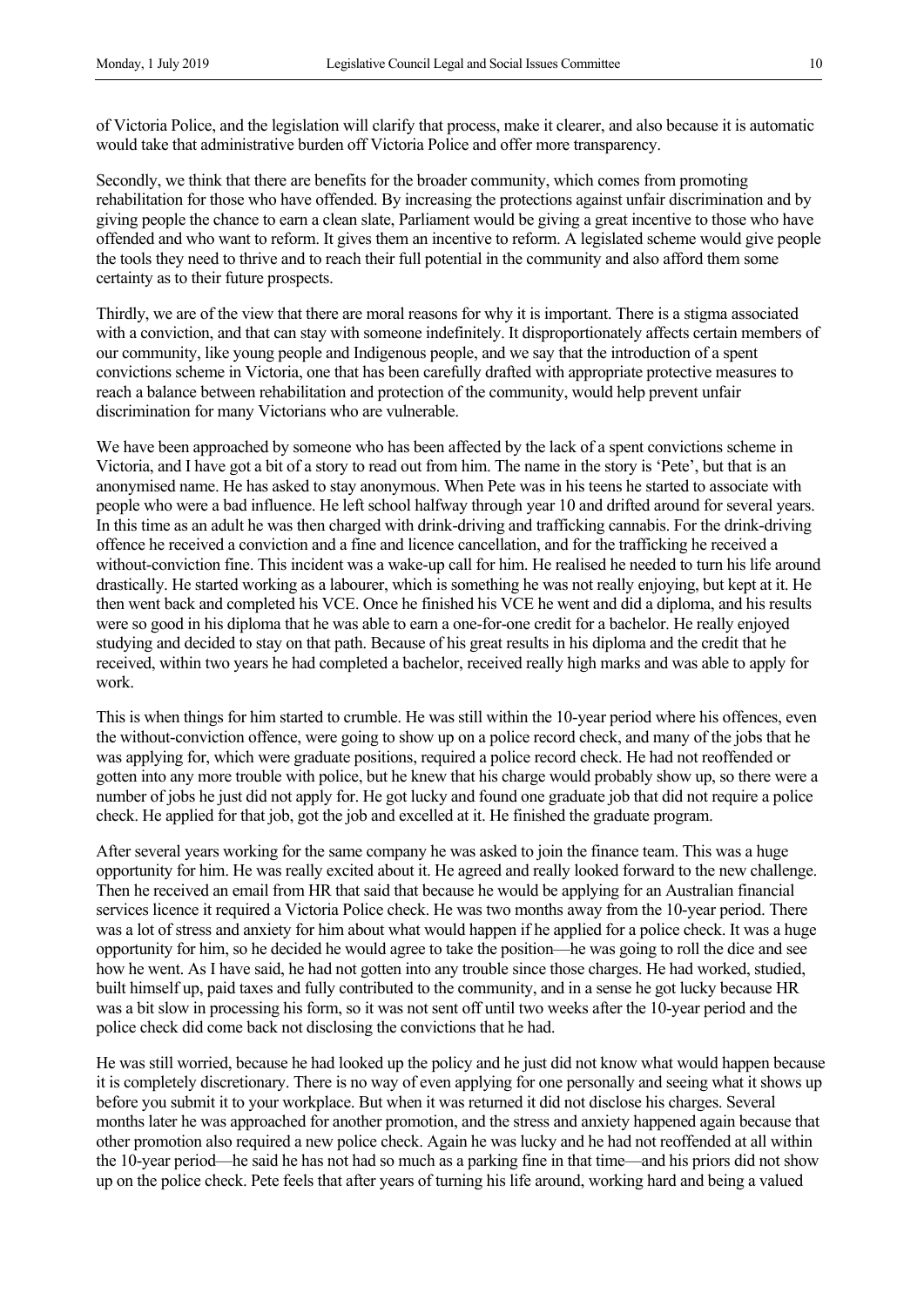and contributing member of the community, he is still haunted by a stupid decision that he made as a young man. Since he has had court, he has not even had a parking fine.

Pete feels that his predicament, and that of many other Victorians, is unfair for a couple of reasons. One of them is that for the cannabis trafficking charge he received a without-conviction disposition. There is obviously a choice that the sentencing judge or magistrate has to give someone the opportunity to rehabilitate, and the matters that are taken into account under section 8 of the Sentencing Act include a number of things, including the seriousness of the offence, giving someone an opportunity and what impact a conviction would have on their record. And the magistrate said, when Pete pleaded guilty, that he wanted to minimise the impact that a conviction would have on him, but because Victoria Police releases findings of guilt, which includes withoutconvictions, that would have shown up on a police check within a 10-year period. Pete feels that this is unfair because it really means there is no material difference between a without-conviction disposition and one with a conviction.

Pete also feels that the Victoria Police policy is unclear and uncertain. Although there is a policy that convictions and findings of guilt that are more than 10 years old for minor offences are not disclosed, this is still up to the discretion of police, and someone applying for a police check has no idea whether they will be one of the people where the discretion is exercised in a different way. Pete feels that he lives in a constant state of fear. Is he going to be requested to go overseas for work and potentially lose his job? Is a career opportunity he cannot refuse going to arise and he will miss out because of the police deciding to release his record? Is he going to travel overseas and be deported because his record is not clean? Pete feels that a spent convictions scheme would give him certainty and clarity for these questions. Pete says that there needs to be some balance between police records generally being in the interest of the general population and protective as well as not being inappropriately applied and not being prohibitive to genuine rehabilitation and the efforts of individuals who are really trying to turn their life around.

**The CHAIR**: Thank you, both. I think Pete's story has been repeated to us through submissions and through evidence that we have heard, but it does really introduce that interesting distinction between a conviction and a non-conviction—

### **Ms KRETZENBACHER**: Yes.

**The CHAIR:** even with the guilt. I am just wondering if you would see that we should treat non-convictions differently in a proposed spent convictions scheme, just initially.

**Ms KRETZENBACHER**: It is our recommendation that they should be treated differently. Section 8 of the Sentencing Act sets out a number of things that a court must take into account before deciding whether or not to record a conviction; the seriousness of the offence is one of them and the impact that a conviction would have. Often in practice, and I am speaking about my personal experience here, when those submissions are made it is usually for those first-time offenders who have just made a really silly decision and it is usually for offences that we would consider my minor offences. When you are in a situation where that is disclosed in any event in a police check, it really means there is no material difference, even though our legislature has ensured that there is a difference between that in the Sentencing Act. So in our submission Liberty's position is that there should be a difference and that when you receive a without-conviction disposition—and I will just find this; so it is on page 17 of the RAP report—we say that it should be immediately spent. So findings of guilt with no conviction, and sometimes you have an offence proven with no conviction; bonds, adjournments and undertakings which are completed; and discharged offences should be spent immediately.

**The CHAIR**: Yes. Great. Does that occur in other jurisdictions? It is not entirely clear from some of the information we have got.

**Ms KRETZENBACHER**: Yes. At the back of our report we have done a summary of all the different jurisdictions. So it is from page 23 onwards. There is a table that sets out what the scheme looks like in the different jurisdictions.

**The CHAIR**: We do not actually have your table in front of us.

**Ms KRETZENBACHER**: Oh, sorry.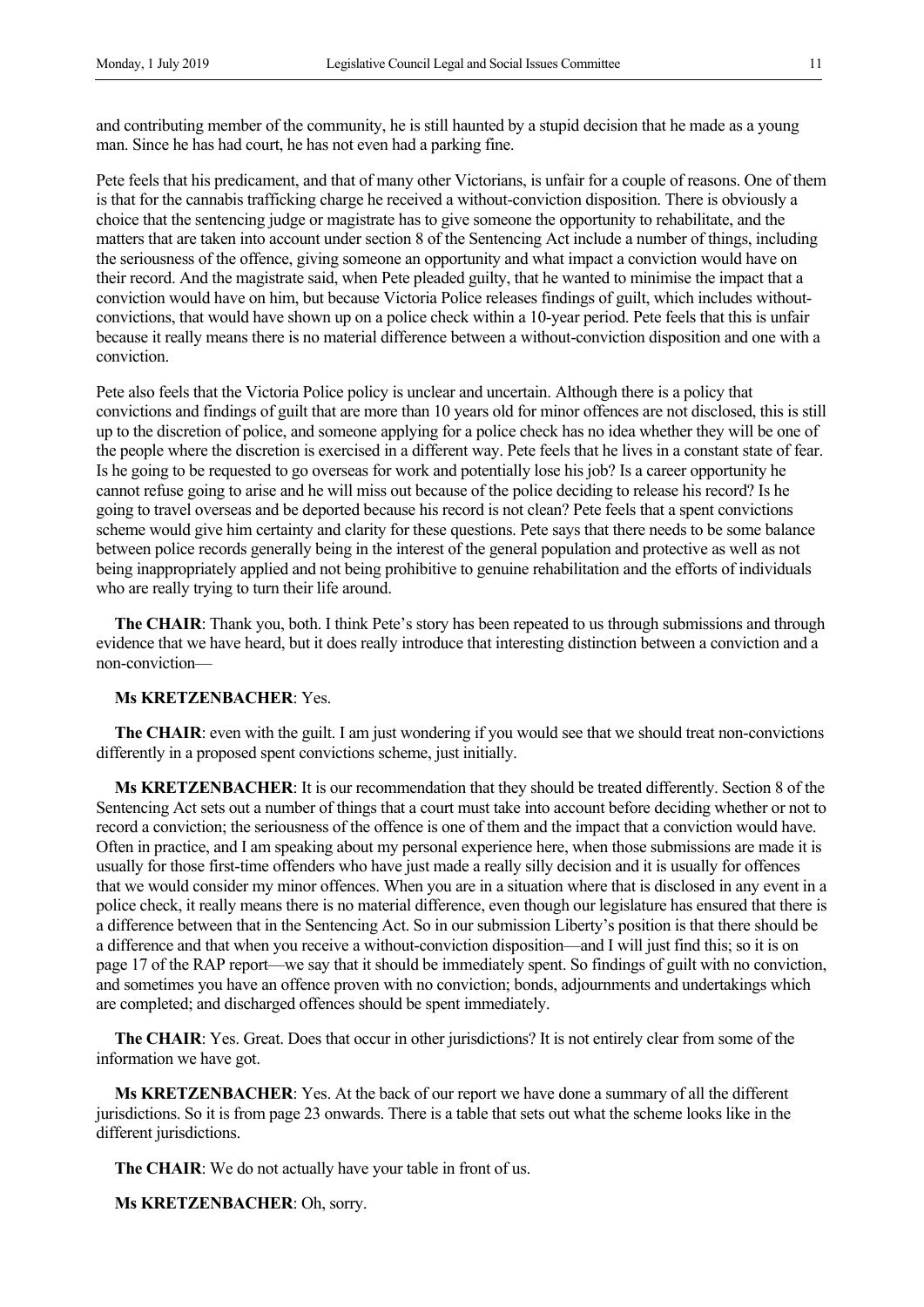**The CHAIR**: So we have got our own comparison.

**Ms KRETZENBACHER**: I will just try to find it; I did see it earlier. Sorry, it is on page 24, the length of the waiting period. New South Wales has 'a finding of guilt or that offence proven without conviction is spent immediately' and the same with a Children's Court dismissal of a charge or a cautioning—is spent—

**The CHAIR**: Are immediate? Gotcha.

**Ms KRETZENBACHER**: Yes. So New South Wales, ACT and the NT have systems where your conviction is immediately spent.

**Dr KIEU**: Thank you for coming. I have a few questions for you—one to do with the police administrative scheme and the other one to do with your submission. To start with the police, it is a discretionary administrative scheme. Are you aware or have you been told of any case where a person has appealed as to the case why his or her record is not wiped as in some other similar case, and would that open for some other appeals of the legal process with the police?

**Ms KRETZENBACHER**: I have to say I am not an expert in the administrative scheme because there is only a policy document that is online and publicly available, so I am not quite sure exactly how it always operates in practice. But my understanding is that there is no option of appealing or having reviewed the discretionary decision, because it is just an internal Victoria Police policy. And my understanding as well is that you just send off your application, and then the record is sent immediately to your employer, so you do not necessarily have that opportunity to see what is on there before there it is submitted. But I say that with the caveat that I am not that familiar with that policy.

**Dr KIEU**: Back to your submission, there are two points in your submission I would like to have some clarifications on. Firstly, you mentioned that a minor conviction should not disrupt the waiting period. What is the reason behind that? If a person—

**Ms LOVELL**: Reoffends.

**Dr KIEU**: reoffends in that waiting period, why should that not be taken into account?

**Ms KRETZENBACHER**: I will just find it. It is something that is also in the draft bill. In the draft bill it is defined as a minor offence rather than a minor conviction. The idea is that if there is an offence for which, for example, there is a fine of less than \$500, you have got someone, for example, say, Pete, who has his without conviction cannabis trafficking charge and nine years later he has another minor, low-range drink-driving offence and receives a \$200 fine, if that would be taken into account, his 10-year period would start again, so he would have almost 20 years of no serious reoffending and be in that situation of uncertainty of how his record would affect him. So it is only for minor offences.

There are not very many offences where you receive less than a \$500 fine. An example as well would be when you receive a number of infringements and you are unable to pay them, you can go to court and ask for special circumstances to be taken into account. It might be someone who has a mental illness or someone who is affected by family violence or someone who is homeless and their offending is related to that. They can go to the special circumstances list and receive, for example, a good behaviour bond instead of the \$30 000 worth of fines. All of their offences were infringement offences that normally would not show up on your record, but if you go onto the special circumstances list, you then do get a record for it. So you might get a conviction good behaviour bond or 'conviction adjourned undertaking', as it is called now, and that would then also not be taken into account necessarily as reoffending that would restart the period. So our view is that for minor things it would be counterproductive to restart the period of a clean record, so to speak, for that conviction to be wiped.

**Mr RADZAJ**: Can I just say ultimately it is an issue of fairness, and in our submission it would be unfair if there were trivial matters that reset the clock. The whole purpose of the spent convictions legislated scheme one of which—is to promote rehabilitation, and as Julia was saying, if there is a trivial offence that occurs in that waiting period, our submission is that it would be unfair to have that reset the clock.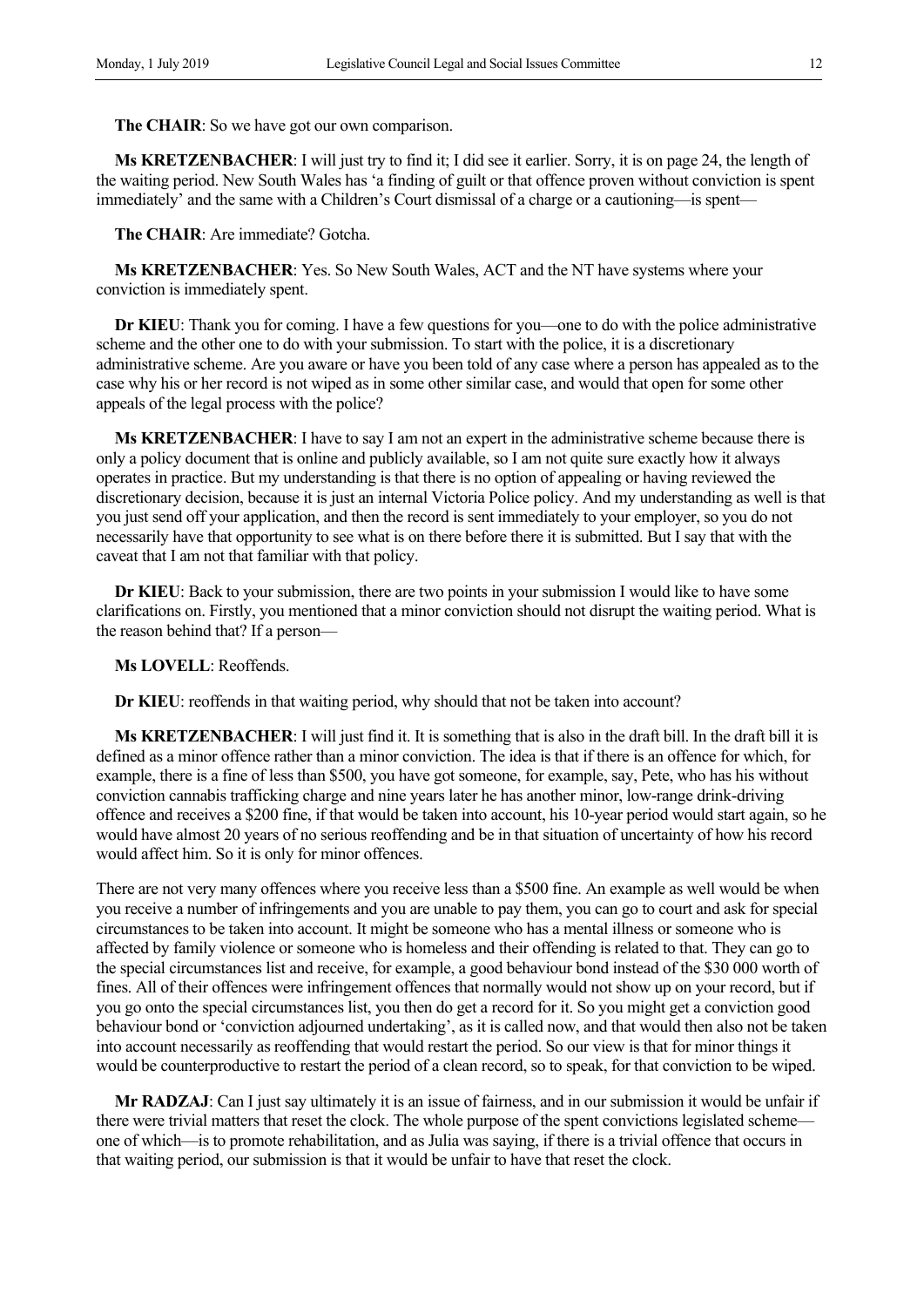**Dr KIEU**: I am just thinking about—it is not a fair comparison; it is not applicable—the case of being bailed. There are certain conditions where the person would be having another offence during the bail period. If something even minor happened during that period, that condition of bail will be revoked. So I am just wondering, what is your opinion on that?

**Ms KRETZENBACHER**: So not every offence committed on bail is one where your bail will be revoked, so there is a specific offence of committing an indictable offence whilst on bail, but there is no equivalent for summary offences. If you have someone brought before the court for reoffending and the reoffending is a summary offence, for example, when the court considers whether to revoke the bail they think about: well, would this person receive jail for that minor offence? Usually the answer is no. And if that is the answer, they would not necessarily revoke bail. So there is a similarity between it, but there is also a difference, because even in a bail situation minor offences are viewed differently. So it is all really a matter of fairness and discretion and looking at all of the circumstances.

**Ms LOVELL**: So we are talking about it now being discretionary and we need legislation so that it is not discretionary, but wouldn't introducing minor offences not being counted reintroduce the whole discretionary thing into the scheme?

**Ms KRETZENBACHER**: Well, 'minor offence' is defined. In the draft bill, for example, it is defined specifically as an offence where there is no penalty—where someone is discharged with no penalty—an offence where on conviction the only penalty imposed is a fine that is less than \$500 or an adjourned undertaking or an order under the Children, Youth and Families Act. So there is a specific definition of 'minor offence', which would create that certainly. So a carefully drafted spent convictions scheme would ensure that it is not all discretionary. The discretion is more in terms of bail if there is an offence committed on bail, but the idea behind the convictions scheme is to have that certainly. So it could be drafted carefully to make clear what a minor offence would entail.

**Ms LOVELL**: And sorry, we do not have your submission here with us, so what is the time period that you are recommending before they would become spent?

**Ms KRETZENBACHER**: For an indictable offence—and our submission adopts really what Victoria Police does, so it is a punishment of 30 months imprisonment or less—we say it is 10 years, and we should not forget that some offences that we might consider minor are still indictable offences. So drug possession, cannabis possession, where the maximum penalty is 5 penalty units, the legislation makes that an indictable offence. So even though you can only receive a fine, you would still have to wait 10 years until that is spent. We say five years for summary or other offences and three years for juveniles, because of course they are in a different basket in any event because of how important rehabilitation is. And we say immediately for matters where there is no conviction recorded.

#### **The CHAIR**: Good.

**Dr KIEU**: This is outside your submission, but I would like to seek your opinion. The previous witness you may have heard about the case—on the one hand had a very serious offence which had some lifelong impacts on the victims, but on the other hand there may or may not be a consideration for certain cases to be especially considered, because that would contribute to the rehabilitation and also the reoffending reduction and so on. So what is your opinion on a very serious case? Would that in your opinion be able to put up as a special consideration case or not, or otherwise? What do you think?

**Ms KRETZENBACHER**: As was given in evidence earlier this morning, there are some schemes around Australia—so, WA—where if you have a more serious offence you can apply to a court to ask for that to be spent, and that is also that is something that is present in the draft bill. I think we would be in favour of that scheme, and one benefit of having to apply to a court is that there are a number of things that can be taken into account. Again, it could be carefully drafted so that, for example, victims could make a submission to the judge about what they think. We have victim impact statements when people plead guilty, so there could be that opportunity created for victims to make a submission as well to a judge as to their views, which could be part of the matters to be taken into account. It would be an open—usually it is an open—hearing, I would imagine. So again you have got that transparency there because you have got submissions being made to an independent,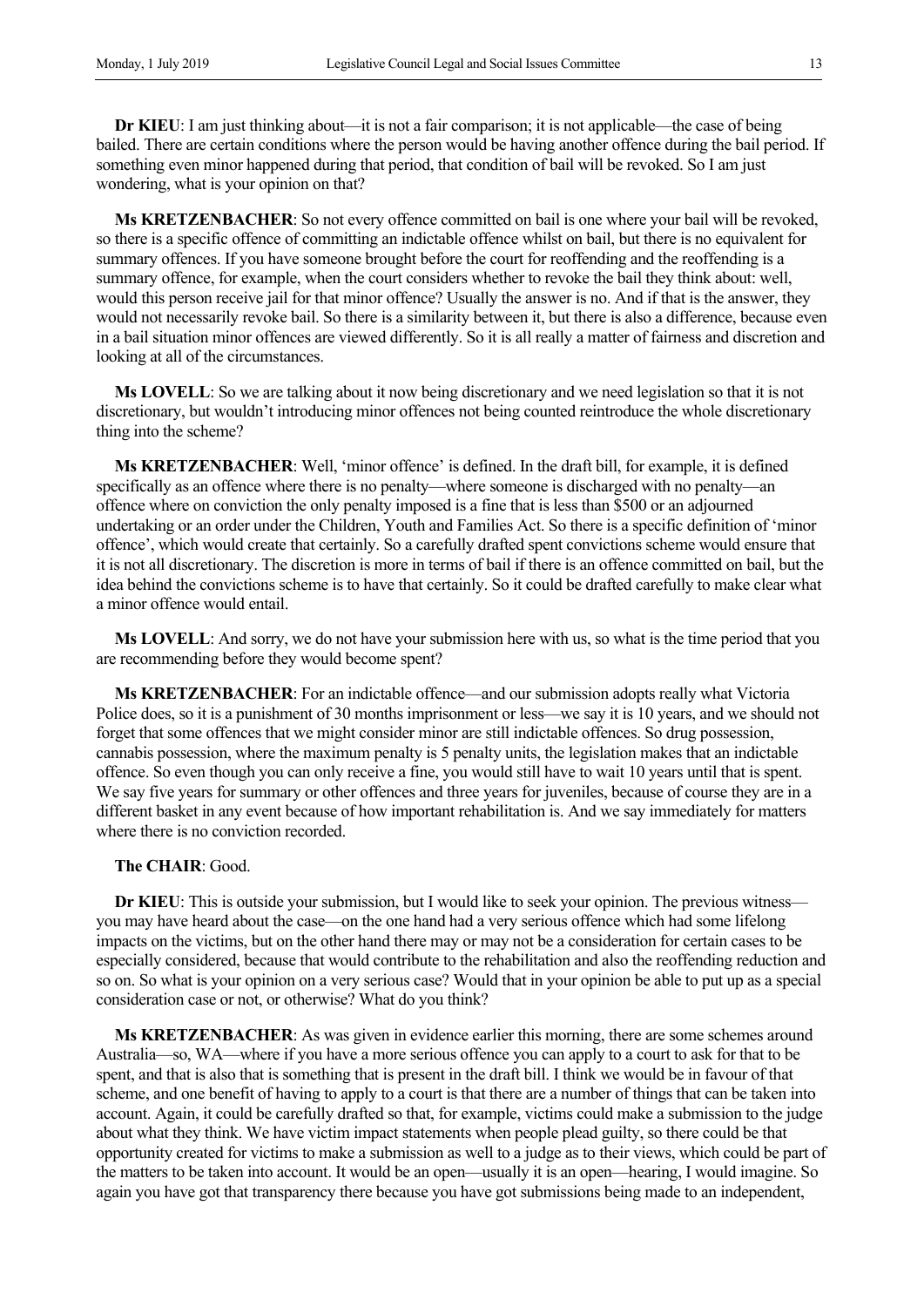objective member of the judiciary who, in all of their decision-making, has a number of things to take into account. And they would be looking usually at expert evidence. It might be psychiatric or psychological reports about the likelihood of someone reoffending. It could be the victim's views and also looking at, practically, what has this person done? And I imagine it would be quite a high threshold. It would be someone who has really rehabilitated themselves in a positive way—they have changed their life and have contributed to community.

So I think that there is a benefit in that, because you still have people who have those very serious offences, and they have made a really terrible decision and that has affected themselves and a lot of other people, but then 42 years later—as the person gave evidence earlier—they have not reoffended and they have really tried to change things for the better for people who were like them as well. So I think that we should encourage that and we should appreciate that that is really important rehabilitation. It saves our community money. It saves our community more pain, because they have not reoffended, and I think that there should be a benefit to that. And it would be an incentive for people as well, I think, that just because they have made that one silly error it is not all over for them. They have still got that chance to turn their lives around in a way that will have an impact on them as well.

**Ms LOVELL**: I was just going to ask about the three years for juveniles. I can understand the reason why we would have a shorter period for juveniles and the rehabilitation, but do you think that that period should be the same no matter how serious the crime? If it is an extremely violent, serious crime, should it still be three years, or should it be longer?

**Ms KRETZENBACHER**: Our view is that it should be three years irrespective of what the offence is, but again, similarly to that there is a difference between indictable and summary offences for adults, you could build that in for juveniles. But our view is that you get very young people—14. Our age of criminal responsibility is 10. Between 10 and 14 of course the presumption of doli incapax has to be overcome, but you might have someone who is 12 years old who has committed a really serious offence but nothing since that at all, and we want to ensure that three years later—they are 15, they are about to really enter the job market, they are going to be thinking about what they want to do—they stay on the track that they are on. So in our view three years is important for juveniles.

**Ms LOVELL**: So it is only 10 to 14, juveniles? After that it becomes 'youth'?

**Ms KRETZENBACHER**: The age of criminal responsibility is 10 years. Well, 10 to 13 really is the presumption of doli incapax that has to be overcome by the prosecution—that if the child does not know that what they are doing is wrong, they might not necessarily be held criminally responsible for it. But you do have very young kids who get caught up in the wrong crowd and often—both Martin and I have probably had this experience in our practice—you get kids who are quite young and have intellectual disabilities, and they are taken advantage of by the older kids, and they are the ones, because they are more vulnerable, that get sent off to do the worse things. The older ones try to stay out of it and have someone else take the brunt for it. So you have got someone like that, and to be able to as a society protect them and prevent them from reoffending I think it is really important to have that three-year period.

**Ms LOVELL**: So youth offenders would be treated the same as the 10 and the five years, the adults.

**Ms KRETZENBACHER**: Any child, yes. So any child under the age of 18 would be the three-year period.

**Ms LOVELL**: Under the age of 18 it would be three?

**Ms KRETZENBACHER**: Eighteen. Sorry. Yes, I was just giving as an example why the three years is important even if it is a very serious offence, but it would be any child under the age of 18.

**The CHAIR**: You mentioned in your statement that this would streamline some of the court systems and that people would be more inclined to plead guilty in a case. Have we seen that in the other jurisdictions?

**Ms KRETZENBACHER**: I think it would be difficult for us to answer that, but practically, I know when I have some clients, the idea that they will have something on their record that is not going to be wiped in some certainty is a big factor in their decision-making about what they will do with the charges. So personally, in my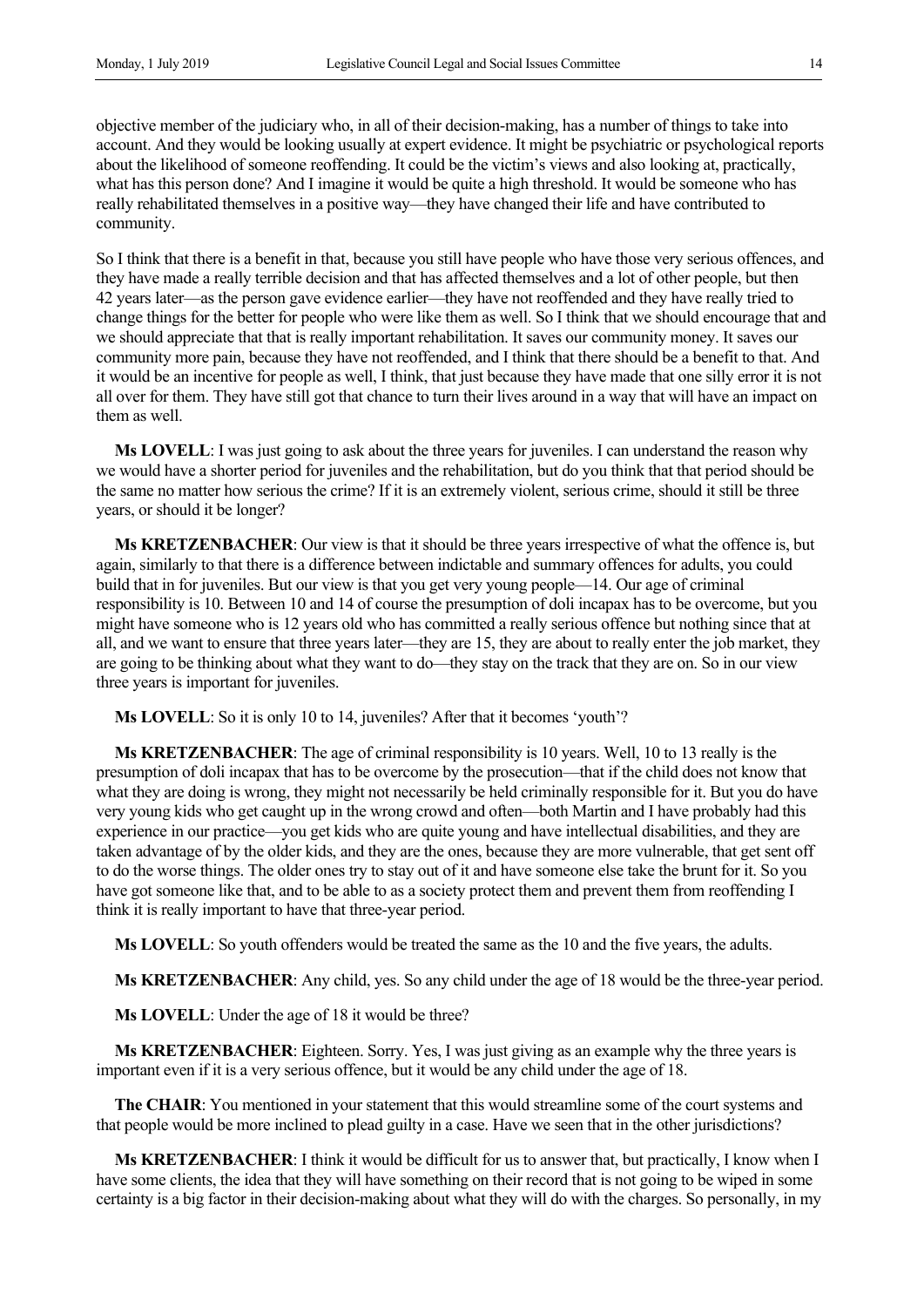experience, I have definitely had matters like that, but I could not say in terms of other jurisdictions whether that has had an impact. But of course the administrative burden in terms of Victoria Police, I think the inference would be quite strong that there is less decision-making there, so there would be a benefit in terms of cost to the community there.

**Mr RADZAJ**: I think it would be also a very difficult thing with the data gathering to determine what exact factors somebody used in deciding whether or not to plead guilty, but I will echo what Julia said. In my experience, it is definitely something that people consider when they are deciding.

**The CHAIR**: Yes. Would you have any idea of how many people a Victorian spent convictions scheme would affect?

**Ms KRETZENBACHER**: Well, 716 000 Victorian police checks.

**The CHAIR**: I was just about to ask you about that too.

**Ms KRETZENBACHER**: But I think that the studies have shown that—

**The CHAIR:** Actually probably only 5 per cent; out of those 700 000 I think we saw only 5 per cent of them actually have come forward with convictions.

**Ms KRETZENBACHER**: I think in terms of what studies have shown with young people it is that the vast majority of young people actually do not reoffend. So they do have that period of getting in trouble and making really silly and dangerous decisions, but then they are able to rehabilitate. Now, that is actually the majority of younger people. I mean, if you think about university, we have all known people that we have been to university with that probably got lucky that they just did not get caught. If we think about the people that we know, if they had gotten caught, their lives would turn out very differently, so I think it is more than we know.

One of the things I think that is quite significant is that because Victoria is the only place where we do not have a scheme, we have this strange situation where we have got people living at the border of New South Wales and Victoria and at the border of South Australia and Victoria, where if they commit an offence in New South Wales, they are okay under a scheme—there is a scheme. Even without conviction, it is spent immediately, but if you commit that same offence in Victoria, that is on your record. So you have a situation where, if you have got people competing for jobs in border towns, for example, those who have ended up committing their offences in New South Wales benefit because of a spent convictions scheme, and Victorians are treated differently because there is a lack of scheme. So I think that there are more people than we know that are affected.

**The CHAIR**: Yes, it is a good comment. I am really struck by the numbers of 700 000 police checks every year.

**Dr KIEU**: Maybe because now they require more for the sake of employment.

**The CHAIR**: Which does lead me to: do you have any thoughts about whether there should be some restrictions on police checks in general?

**Ms KRETZENBACHER**: Well, I think our answer is probably yes, particularly in terms of the 'without conviction' dispositions not being released. The courts, when they give that kind of disposition, have carefully considered it and have heard submissions from either a prosecutor from the DPP or a police prosecutor and defence counsel. They have made that decision with all of the relevant information, but that decision in the end does not mean very much, because we have this policy where it is still released. So I think there are some ways that the policy could be restricted. I guess that is the difficulty with not having a scheme. Victoria Police is in a difficult position themselves, because they are trying to do the right thing and find the right balance, and that is a lot of pressure on them too, and they do not want to be the ones making the ultimate decision.

**Ms LOVELL**: But most of those checks would be because we have legislated that if you are working with children you have to have a police check or to be a teacher you have to have a police check.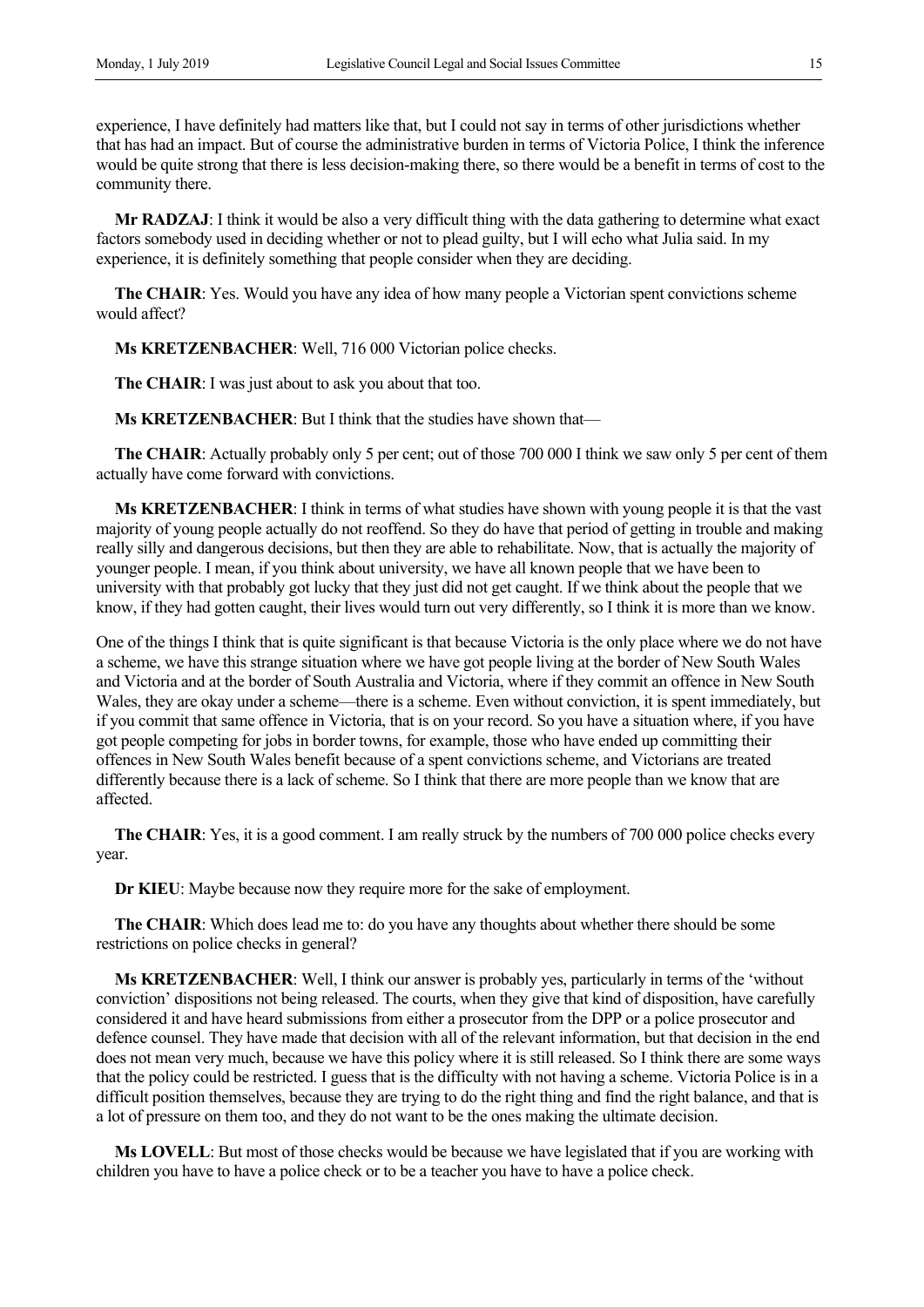**The CHAIR**: Yes, to get IVF you have to have a police check.

**Mr RADZAJ**: I think it would be a very delicate balance to strike when and where a police check can take place. One of the recommendations we make is that in the Equal Opportunity Act irrelevant convictions not be taken into account. That would be another protective element.

**The CHAIR**: Absolutely. That is certainly in place in some jurisdictions—South Australia and the Northern Territory?

**Mr RADZAJ**: Tasmania.

**Ms KRETZENBACHER**: Tasmania. The recommendation in our report is based on the definition in Tasmania, but I think WA also. I will just double-check. Yes, WA and Tasmania.

**The CHAIR**: Have you got any information about whether that protection has been exercised in those jurisdictions?

**Ms KRETZENBACHER**: We might have to take that on notice. Yes, we will have a look.

**The CHAIR**: It would be of interest to see in what circumstances it has been exercised. And obviously I am well aware that just having it there as an attribute has that preventative effect.

**Ms KRETZENBACHER**: We do have an analogous situation with working with children checks, where we have a number of decisions from VCAT and also the Supreme Court when people have applied for working with children checks and they have had a prior conviction, and it is whether that is a conviction that should preclude them from getting one. So we do have those in that context. There is one case which we have discussed in our submissions, I think it is *ZZ v. Secretary Department of Justice*, where the relevance of a conviction as to whether they are someone who should hold a working with children check was taken into account—also in the context of the charter—and then a decision was made in that context. So we have Victorian examples of that kind, but we will have a look to see if there is anything in WA and Tasmania.

**The CHAIR**: Certainly it appears in working with children checks that it is a discretionary process. So there is someone taking all things into consideration.

**Ms KRETZENBACHER:** Yes. I think automatically you are refused a working with children check if you have a particular conviction on your record and then you can appeal that to VCAT. That is where you then have a situation of expert evidence called from psychologists and psychiatrists and references and the person talking about what they have been doing since they had that conviction.

**The CHAIR**: We had a circumstance where a person had a conviction and a 'no conviction recorded' for an offence that is no longer an offence. It was a carnal knowledge offence. Would Liberty Victoria be of the opinion that if it is no longer against the law then that offence would or should be immediately spent?

**Ms KRETZENBACHER**: I think it depends on the offence, is one answer, because you have some offences that might not literally be an offence anymore but there is an equivalent that is similar.

**The CHAIR**: We have changed the name or something.

**Ms KRETZENBACHER**: Yes, so if there is an equivalent offence I think we would want to be careful about it. Again, it also depends on the context. A great example, and there have already been changes, is people who had convictions for being in same-sex relationships. In that situation that is no longer an offence—and it is very good that it is no longer an offence—and that should not be a conviction. It is the same where we have had situations where Aboriginal people have a conviction for being a child that has been neglected. Again, that should no longer show up and changes have been made there. So it depends on the offence. If we have an equivalent to it I think—

**Ms LOVELL**: Can you give us an example of where there would be an equivalent?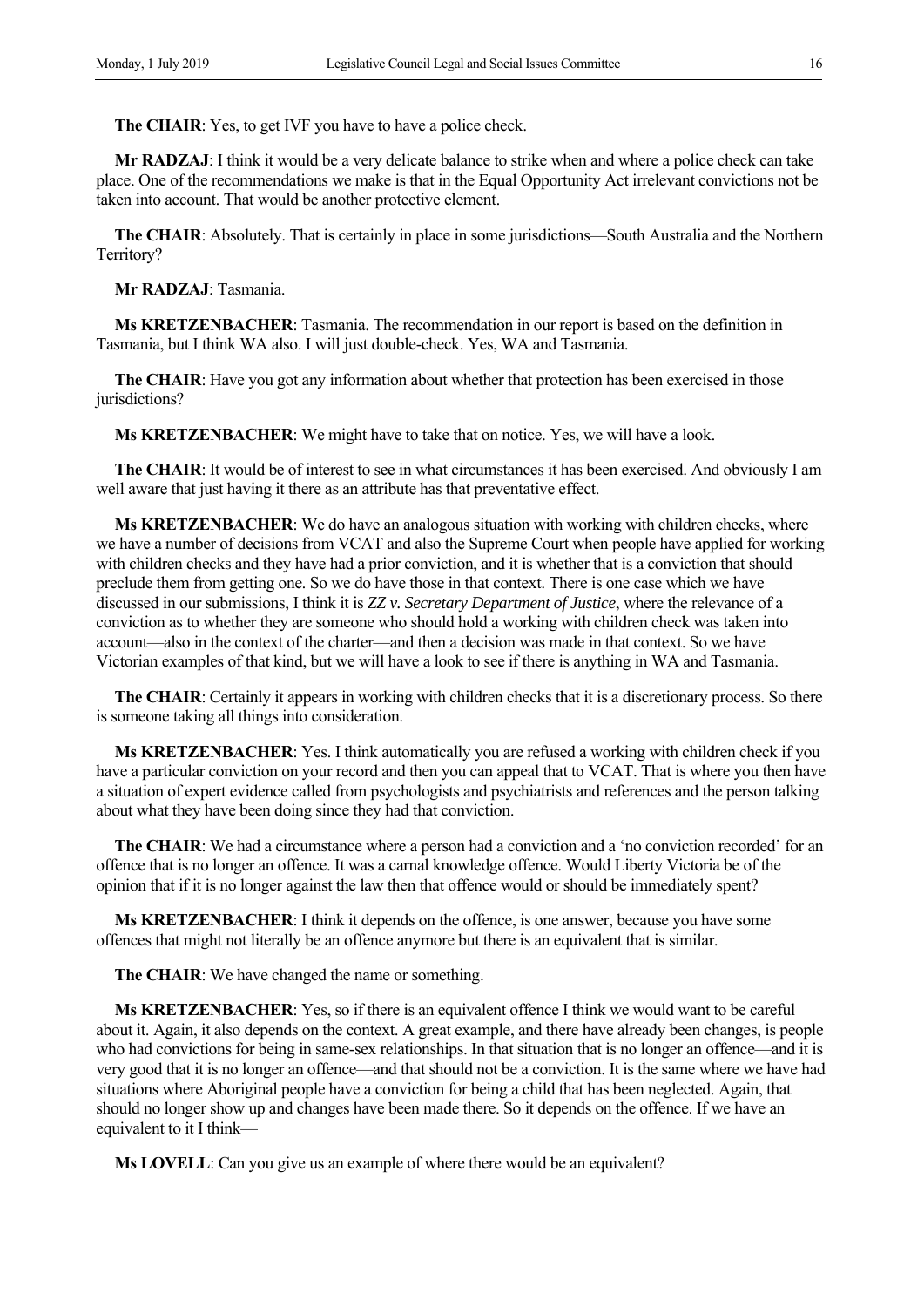**Ms KRETZENBACHER**: I am just thinking of carnal knowledge, for example, now the offence is—I have just gone blank, sorry—basically having sex with a child under the age of 16, because 16 is the age of consent, so if you have a child between 14 and 16 that is still an offence. So carnal knowledge might be equivalent to that, so it would be those kind of matters.

**The CHAIR**: If there is less than a two-year gap then it changes the offence as well.

**Ms KRETZENBACHER**: Yes, exactly. Also I think the age of consent changed when I was in high school. There used to be a different age of consent if you were same-sex or heterosexual. So if you have that offence because it was a situation that would not have been an offence if you were heterosexual but it was an offence because you were attracted to the same sex, then I think that should be the kind of conviction that should be spent immediately.

**Ms LOVELL**: So it might be a matter of looking at each individual one when it comes to something like. With that specific case that would no longer be an offence, should that be spent then?

**Ms KRETZENBACHER**: Yes, I think so.

**The CHAIR**: There seems to be this general assumption that all sex offences should not be spent and that we should draw that line there. I think violent offences we say should not be spent even if the conviction was under 30 months, but I suspect it might not be as clear.

**Mr RADZAJ**: Our recommendation is that in those situations there should be the option of applying to court. We understand why Parliament has that intention, but certain offences—for example, kids sexting each other—could be classed as a sex offence, and in those particular cases the option would be there to apply to the court and have that conviction spent.

**The CHAIR**: Yes. So on those lower level sex offences you think it should be left to an application to the court? We should not be differentiating in that in sex offences?

**Mr RADZAJ**: Yes.

**Ms KRETZENBACHER**: I think that there even is an exception now that was introduced for if you are a child yourself and you are in that situation of a consensual sexting relationship with another child both of you are technically producing child exploitation material, but it is obviously a very different situation from someone who is producing that material overseas or online. I think even now there is already a difference with those situations. I think we want to be careful that we leave a little bit of discretionary room in there where possible, because there is always going to be that situation where you hear about it but you do not think it should fall into the category that you normally consider to be the really serious situation.

**The CHAIR:** It is quite a separate question, but looking at the waiting periods and looking at the 10 years and the three years, your recommendation is that that waiting period starts at the point of conviction rather than at the point of release. I note that probably it is evenly split in the current jurisdictions—half do it at the point of conviction and the other half do it at the point of release. What would be your argument for doing it at the point of conviction?

**Ms KRETZENBACHER**: There are a couple of arguments. One would be it gives a little bit of certainty. It makes it clearer what the date of conviction is as opposed to the date of release, because people might have different dates of release, depending on whether they get parole or not. So they might not get parole, which puts their date of release further up, but someone who has committed the exact same offence does get parole earlier so the time would start earlier for them, so to speak. The other reason is that although someone might be spending time in custody they can still commit offences whilst in custody. It could be an offence that is a specific offence against the Corrections Act or it could be an assault, which we know does happen in prison. So it is an incentive to be a model prisoner as well. That is why, in our view, it should start from the date of conviction because somebody could still commit offences while they are in custody and that is that incentive, and also to create that certainty about: we know what date the conviction is definitely; there is a bit more uncertainty about when someone may or may not be released.